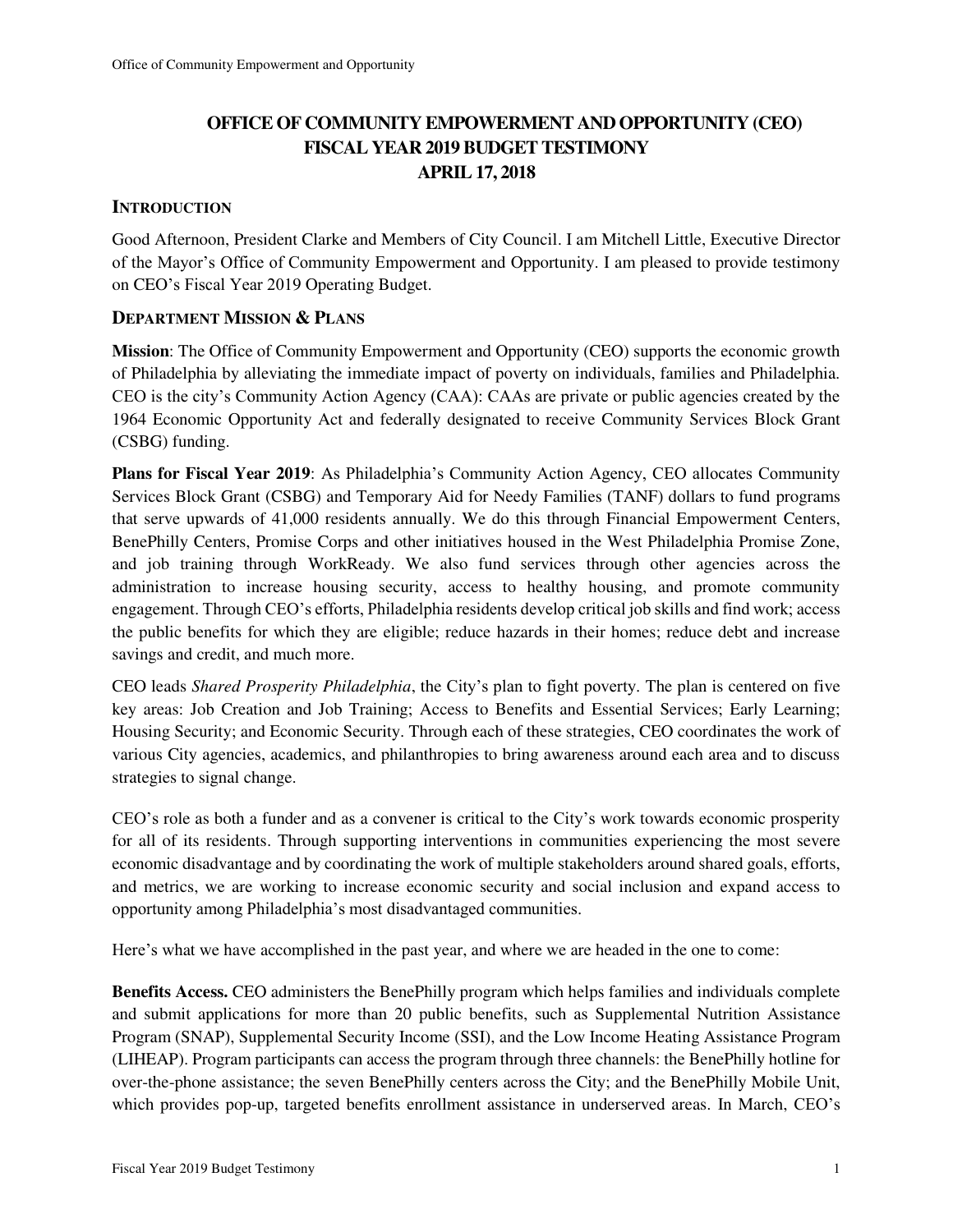Benefits Access Unit wrapped up its pilot ID Philly program. Through this program, CEO was able to provide free photo identification cards (IDs) to over 1,100 low-income Philadelphians. In FY17, BenePhilly helped Philadelphia residents complete 12,534 applications for benefits and completed 6,088 enrollments, adding to over \$24 million in benefits for program participants since 2014. In FY19, CEO will continue to explore partnerships with other agencies and community-based organizations, including the Philadelphia Department of Prisons, Community Health Centers, and other organizations to improve efficiency and expand benefits access to underserved populations across the city.

**Housing Security.** CEO is committed to supporting the housing needs of the city's most vulnerable households. Availability of safe, healthy, affordable housing was identified in the needs assessment in the top three concerns for low-income Philadelphians. CEO acts as the co-lead of the City's newly formulated Eviction Task Force which convenes landlords, non-profit and city leaders and residents to engage in meaningful discussion around eviction prevention and tenant protections. The work of the task force will lead to a list of recommendations for City and Council to allocate funding and act upon. CEO will continue to provide funding to support rental assistance and lead abatement and will coordinate these program strategies more closely with the work of the task force to ensure a coordinated and impactful deployment of resources, with the goal of keeping people in their homes. In calendar year 2017, CEO provided direct assistance for eviction prevention by funding the Office of Homeless Services' Homeless Prevention Program, a rental assistance program for households facing eviction. In FY17, 685 evictions were prevented through this program. CEO also continued to provide funding for the Philadelphia's Department of Public Health's Lead and Healthy Homes Program, which provides support to families with children under the age of 6 who test positive for elevated blood lead levels. In the last fiscal year, the program treated hazards in 273 homes, assisting 564 children.

**Economic Security.** With a poverty rate of 26% and deep poverty affecting close to half of those in poverty, increasing incomes and access to benefits that will reduce the outlay of costs is essential. Philadelphians need a spectrum of income supports, money management services and asset-building opportunities to secure their financial futures. CEO is working with partner agencies to ensure that residents have access to quality financial education and services at every stage of life. Through a three-year grant provided by Bloomberg Philanthropies, CEO and Clarifi have operated Financial Empowerment Centers (FECs) across the city. Since inception, these FECs have provided free one-on-one financial counseling to over 12,000 clients. CEO also supported efforts in the Paschalville neighborhood by providing financial empowerment services to residents seeking improved employment opportunities through the Free Library's new Job Readiness Lab. Finally, CEO worked with a Family Savings Account program. The program was similar to other Individual Development Account programs in that it provides match funds for participant's savings. The match is provided dollar-for-dollar up to \$2,000. The savings and the match funds can be used to purchase a home, start a business, or pursue higher education. The program is a 24-month program that CEO took over in month 18 from another organization. Since CEO took over the program in June 2017, \$32,000 in assets have been purchased by participants in the program. CEO plans to continue its financial empowerment work in FY19 through existing Community Services Block Grant (CSBG) funds, to serve clients with the same menu of services previously provided through the FECs. Clarifi will also seek to maintain current service levels with additional philanthropic funding sources. Additionally, CEO will work with financial institutions to roll out BankOn 2.0, a national platform that supports local efforts to connect consumers to safe, affordable bank accounts and financial services.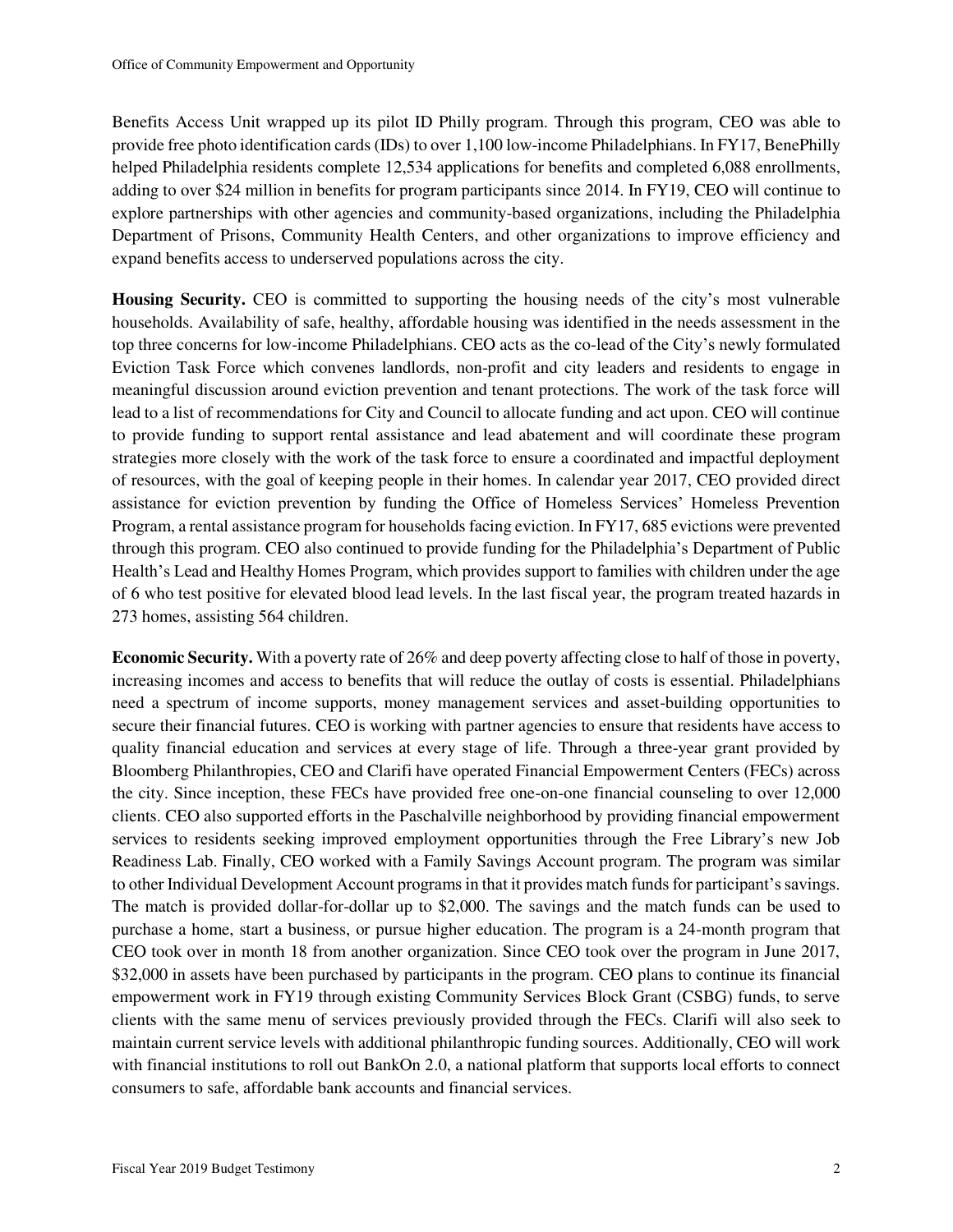**West Philadelphia Promise Zone.** Housed in CEO, the West Philadelphia Promise Zone initiative has convened and aligned cross-sector stakeholders to connect residents to high quality education, well-paying jobs, affordable housing, health services, and safe, economically healthy places to live. Since its inception in 2013, Promise Zone partners have leveraged the initiative's preference points to garner approximately \$5.36 million in philanthropic dollars for local efforts. In 2015, CEO launched Promise Corps, a college and career readiness program. Promise Corps supported 1,063 students across four Promise Zone high schools during the 2016-2017 school year. In FY19, the Promise Zone Housing Sub-Committee intends to engage with the Division of Housing and Community Development (DHCD) to promote the use of City programs to assist residents facing tax foreclosure. Over the next year, we also intend to research expiring subsidies for affordable housing developments in the Promise Zone, with the purpose of targeting these units for preservation efforts. CEO's proposed FY19 budget consists primarily of grant funding totaling \$18,545,224 and General Fund dollars in the amount of \$590,000. Doing our work effectively does not come without its challenges, and a lack of diverse funding streams is our biggest obstacle. Our funding comes primarily from the Community Services Block Grant (CSBG), which the current federal administration would see eliminated. With these already-vulnerable CSBG funds, we are limited to serving individuals who are at or below 125% of the poverty line (less than or equal to \$31,375 per year for a family of four).

**Workforce Development.** With the opening of the Office of Workforce Development, CEO has transitioned the responsibilities of its Workforce Development Steering Committee to the newly-created office. Additionally, CEO's Director of Workforce Development and Americorps Workforce Development VISTA have transitioned to the new office. CEO will continue to support initiatives around workforce development that serve the most vulnerable populations, including the launch of First Step Staffing, a nationally recognized workforce development model focused on people transitioning from homelessness and the Center for Employment Opportunity's on-the-job training programs for justice-involved individuals.

**Early Learning**. In 2018, this important work will transition to the Mayor's Office of Education. FY19 activities will include beginning the implementation of a comprehensive, one-stop online enrollment process for early childhood education in Philadelphia. This system will streamline families' access to public funded services across multiple programs and funding sources. Other efforts will help add 3,900 new highquality early learning slots through grants from the City's Child Care Facilities Fund and privatelysupported Fund for Quality.

In partnership with all of you, we are confident that our work will continue to strengthen and expand opportunity for our city's residents. Thank you, and I would be happy to answer any questions at this time.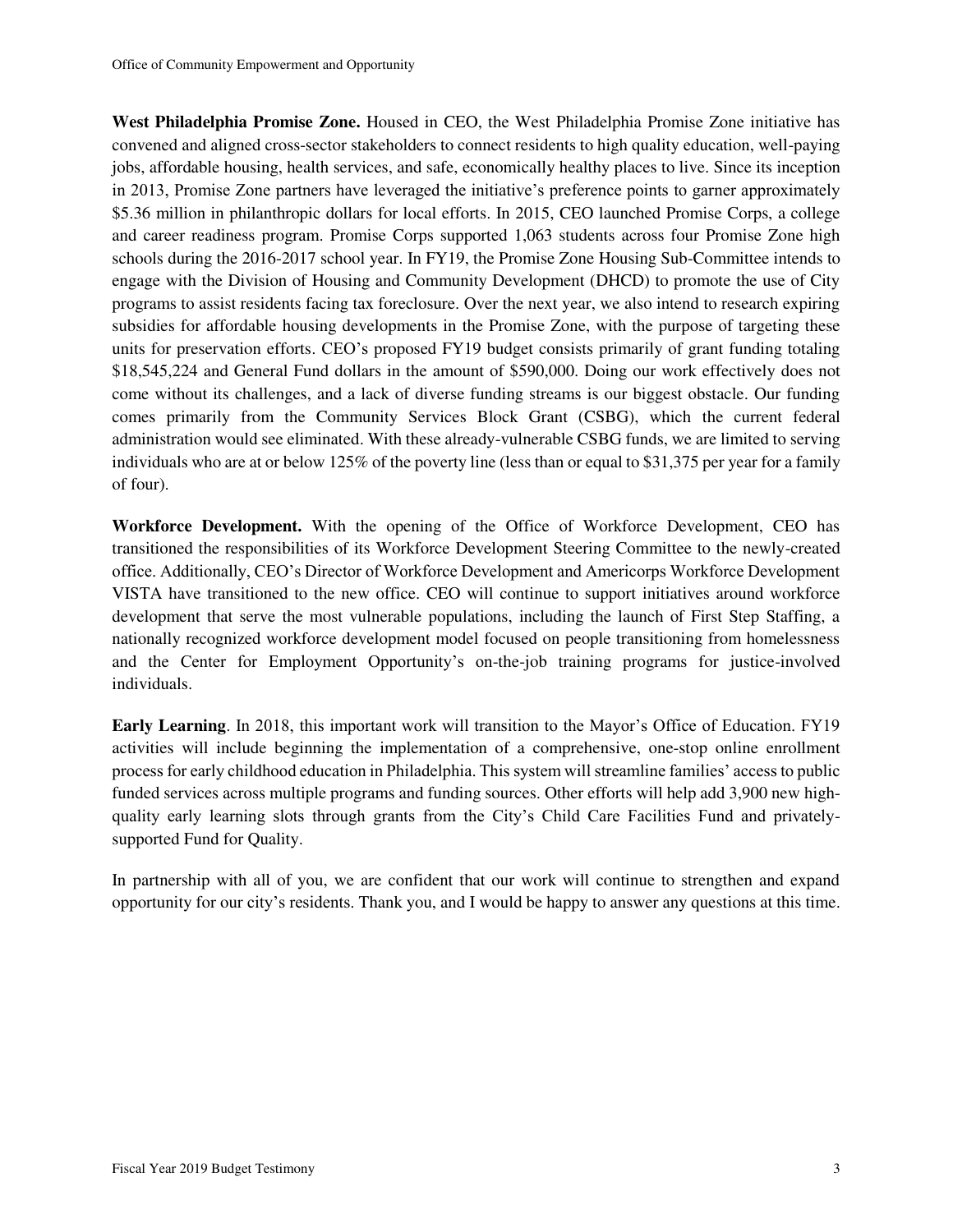## **BUDGET SUMMARY & OTHER BUDGET DRIVERS**

| <b>Staff Demographics Summary (as of December 31, 2017)</b> |           |           |          |           |  |  |  |
|-------------------------------------------------------------|-----------|-----------|----------|-----------|--|--|--|
|                                                             | Total     | Minority  | White    | Female    |  |  |  |
| Number of Full-Time Staff                                   | 34        | 26        | 8        | 24        |  |  |  |
| Number of Exempt Staff                                      | 34        | 26        | 8        | 24        |  |  |  |
| Number of Executive Staff (deputy level)<br>and above)      | 3         | 3         | 0        | 2         |  |  |  |
| Average Salary, Full-Time Staff                             | \$61,967  | \$62,591  | \$59,938 | \$60,046  |  |  |  |
| Average Salary, Exempt Staff                                | \$61,967  | \$62,591  | \$59,938 | \$60,046  |  |  |  |
| Average Salary, Executive Staff                             | \$111,667 | \$111,667 | N/A      | \$102,500 |  |  |  |
| Median Salary, Full-Time Staff                              | \$55,000  | \$55,000  | \$61,500 | \$54,410  |  |  |  |
| Median Salary, Exempt Staff                                 | \$55,000  | \$55,000  | \$61,500 | \$54,410  |  |  |  |
| Median Salary, Executive Staff                              | \$105,000 | \$105,000 | N/A      | \$102,500 |  |  |  |

| <b>Employment Levels (as of December 31, 2017)</b> |                 |          |  |  |  |  |
|----------------------------------------------------|-----------------|----------|--|--|--|--|
|                                                    | <b>Budgeted</b> | Filled   |  |  |  |  |
| Number of Full-Time Positions                      | 43              | 34       |  |  |  |  |
| Number of Part-Time Positions                      |                 |          |  |  |  |  |
| Number of Exempt Positions                         | 43              | 34       |  |  |  |  |
| Number of Executive Positions (deputy level and    |                 |          |  |  |  |  |
| above)                                             |                 |          |  |  |  |  |
| Average Salary of All Full-Time Positions          | \$60,852        | \$61,967 |  |  |  |  |
| Median Salary of All Full-Time Positions           | \$55,000        | \$55,000 |  |  |  |  |

| <b>General Fund Financial Summary by Class</b> |                |                    |                |                    |                |                   |  |  |
|------------------------------------------------|----------------|--------------------|----------------|--------------------|----------------|-------------------|--|--|
|                                                | FY17 Original  | FY17 Actual        | FY18 Original  | FY18 Estimated     | FY19 Proposed  | Difference: FY19- |  |  |
|                                                | Appropriations | <b>Obligations</b> | Appropriations | <b>Obligations</b> | Appropriations | <b>FY18</b>       |  |  |
| Class 100 - Employee Compensation              | \$90,000       | \$90,000           | \$230,000      | \$228,000          | \$90,000       | (\$138,000)       |  |  |
| Class 200 - Purchase of Services               | \$2,435,318    | \$588.847          | \$1,445,000    | \$1,913,500        | \$500,000      | (S1.413.500)      |  |  |
| Class 500 - Contributions                      |                | \$500              | \$0            | \$0                |                |                   |  |  |
|                                                | \$2,525,318    | \$679,347          | \$1,675,000    | \$2,141,500        | \$590,000      | (\$1,551,500)     |  |  |

#### **Grants Revenue Fund Financial Summary by Class**

|                                                   | FY17 Original<br>Appropriations | FY17 Actual<br><b>Obligations</b> | FY18 Original<br>Appropriations | FY18 Estimated<br><b>Obligations</b> | FY19 Proposed<br>Appropriations | Difference: FY19-<br>FY18 |
|---------------------------------------------------|---------------------------------|-----------------------------------|---------------------------------|--------------------------------------|---------------------------------|---------------------------|
| Class 100 - Employee Compensation                 | \$3,102,912                     | \$2,172,040                       | \$3,126,677                     | \$2,175,741                          | \$2,828,464                     | \$652,723                 |
| Class 200 - Purchase of Services                  | \$12,979,913                    | \$10,367,356                      | \$16,486,379                    | \$13,095,618                         | \$15,646,220                    | \$2,550,602               |
| Class $300/400$ - Materials, Supplies & Equipment | \$58.465                        | \$137,228                         | \$64,463                        | \$54.261                             | \$70,540                        | \$16,279                  |
|                                                   | \$16,141,290                    | \$12,676,624                      | \$19,677,519                    | \$15,325,620                         | \$18,545,224                    | \$3,219,604               |

| <b>Contracts Summary (Professional Services only)</b> |          |             |             |             |             |                                  |  |
|-------------------------------------------------------|----------|-------------|-------------|-------------|-------------|----------------------------------|--|
|                                                       | FY13     | <b>FY14</b> | <b>FY15</b> | <b>FY16</b> | <b>FY17</b> | <b>FY18 YTD</b><br>$(Q1 & Q2)^1$ |  |
| Total amount of contracts                             | \$60,000 | \$72,045    | \$130,643   | \$140.319   | \$114,455   | \$148,436                        |  |
| Total amount to M/W/DSBE                              | \$10,000 | \$50,000    | \$71,072    | \$64,000    | \$49,798    | \$32,000                         |  |
| <b>Participation Rate</b>                             | 17%      | 69%         | 54%         | 46%         | 44%         | 22%                              |  |

<sup>1</sup>CEO conformed one (1) M/W/DSBE contract in FY18 Q1 and Q2. This is reduction from the previous year by of 3 M/W/DSBE contracts. We anticipate a participation rate of 50% by the close of Q3.

| Total M/W/DSBE Contract Participation Goal (Public Works; Services,<br><b>Supplies &amp; Equipment; and Professional Services combined)</b> |      |             |             |  |  |  |
|---------------------------------------------------------------------------------------------------------------------------------------------|------|-------------|-------------|--|--|--|
|                                                                                                                                             | FY17 | <b>FY18</b> | <b>FY19</b> |  |  |  |
| M/W/DSBE Contract Participation Goal                                                                                                        | 50%  | 51%         | .50%        |  |  |  |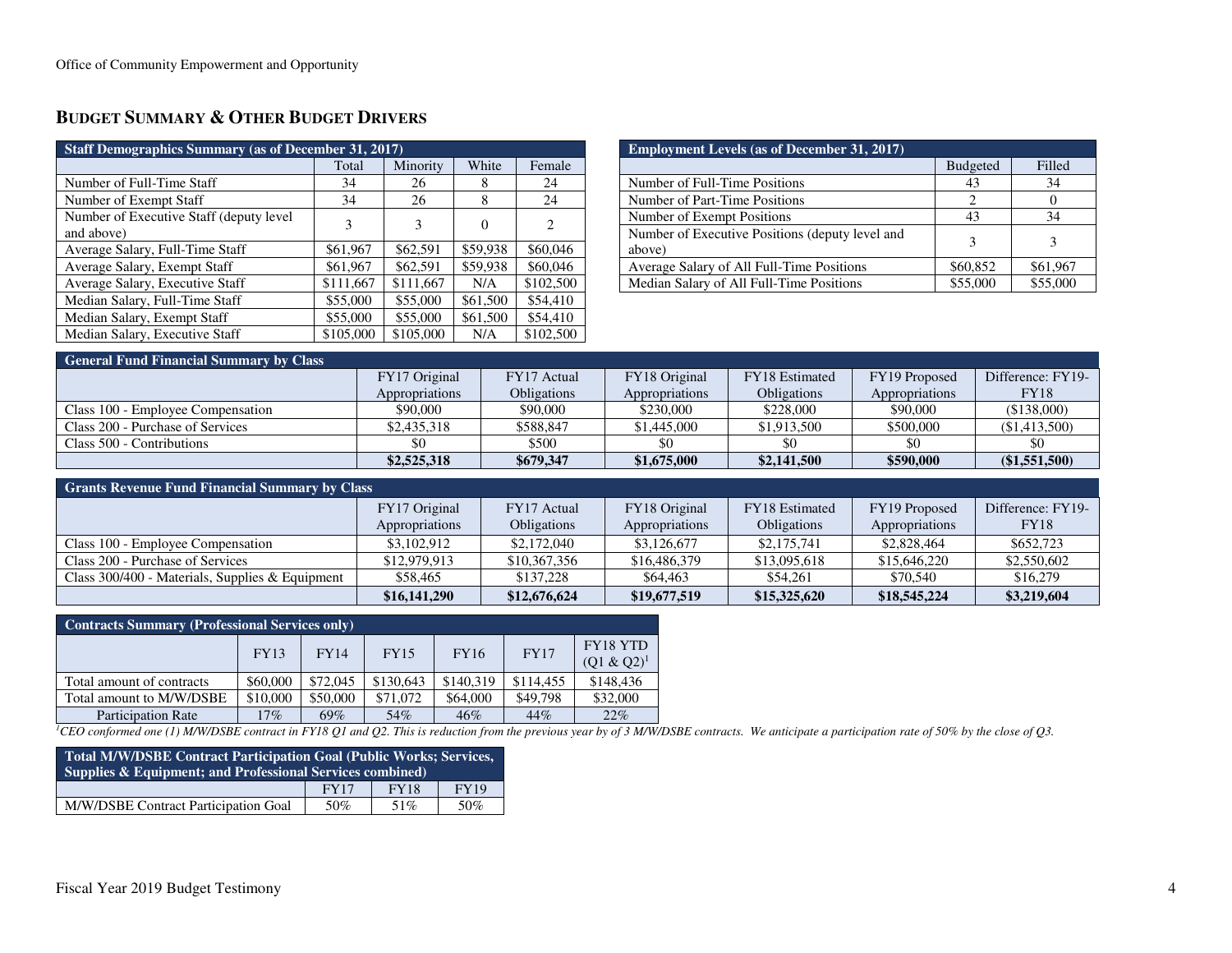## **PROPOSED BUDGET OVERVIEW**

### **Proposed Funding Request**:

The proposed Fiscal Year 2019 General Fund budget totals \$590,000, a decrease of \$1,551,500 from Fiscal Year 2018 estimated obligation levels. This decrease is primarily due to the reallocation of workforce staff and programs to the new Office of Workforce Development

The proposed budget includes:

- \$90,000 in Class 100, a \$138,000 decrease from FY18. This funding will be used for salaries and wages.
- \$500,000 in Class 200, a \$1,413,500 decrease from FY18. This funding will be used to encumber funds towards child care facility improvements that will be administered by the Mayor's Office of Education.

The proposed Fiscal Year 2019 Grant Revenue Fund budget totals \$18,545,224, an increase of \$3,219,604 over Fiscal Year 2018 estimated obligation levels. This increase is requested to ensure appropriations for additional grant increases, such as awards from philanthropy.

The proposed budget includes:

- \$2,828,464 in Class 100, a \$652,723 increase over FY18. This funding will be used towards the cost of salaries and fringe benefits.
- \$15,646,220 in Class 200, an \$2,550,602 increase over FY18. This funding will be used to encumber funds towards new agreements as a result of new or expanded programming in financial empowerment or benefits access.
- \$70,540 in Class 300/400, a \$16,279 increase over FY18. This funding will be used towards the purchase of materials and supplies, including office supplies and computer equipment.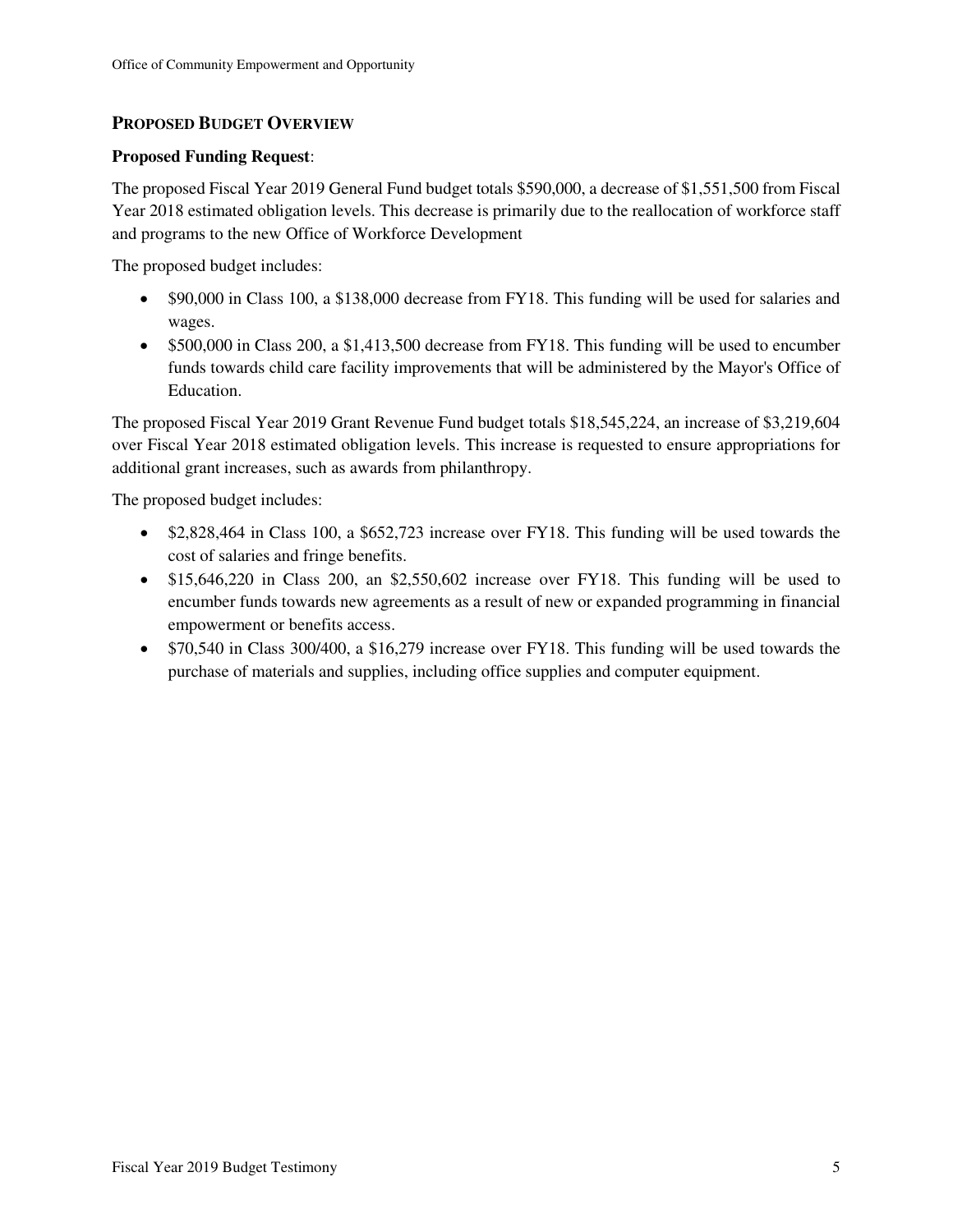### **STAFFING LEVELS**

The department is requesting 0 General Fund budgeted positions for FY19, a decrease of 2 positions (a \$138,000 decrease in class 100 funding) from FY18. The decrease is attributed to the transfer of 2 staff positions to the new Office of Workforce development. Remaining Class 100 funds supplement salaries of existing staff.

The department is requesting 36 Grant Revenue Fund budgeted positions for FY19, a decrease from 41 positions budgeted in FY18. The increase in funds in the amount of \$652,723 is associated with filling vacant positions (3) and anticipated staffing for additional grants.

#### **NEW HIRES**

| New Hires (from $7/1/2\overline{017}$ to December 2017) |                                     |         |        |  |  |  |
|---------------------------------------------------------|-------------------------------------|---------|--------|--|--|--|
|                                                         | <b>Total Number</b><br>of New Hires | Spanish | German |  |  |  |
| <b>Black or African American</b>                        |                                     |         |        |  |  |  |
| Hispanic or Latino                                      |                                     |         |        |  |  |  |
| White                                                   |                                     |         |        |  |  |  |
| Total                                                   |                                     |         |        |  |  |  |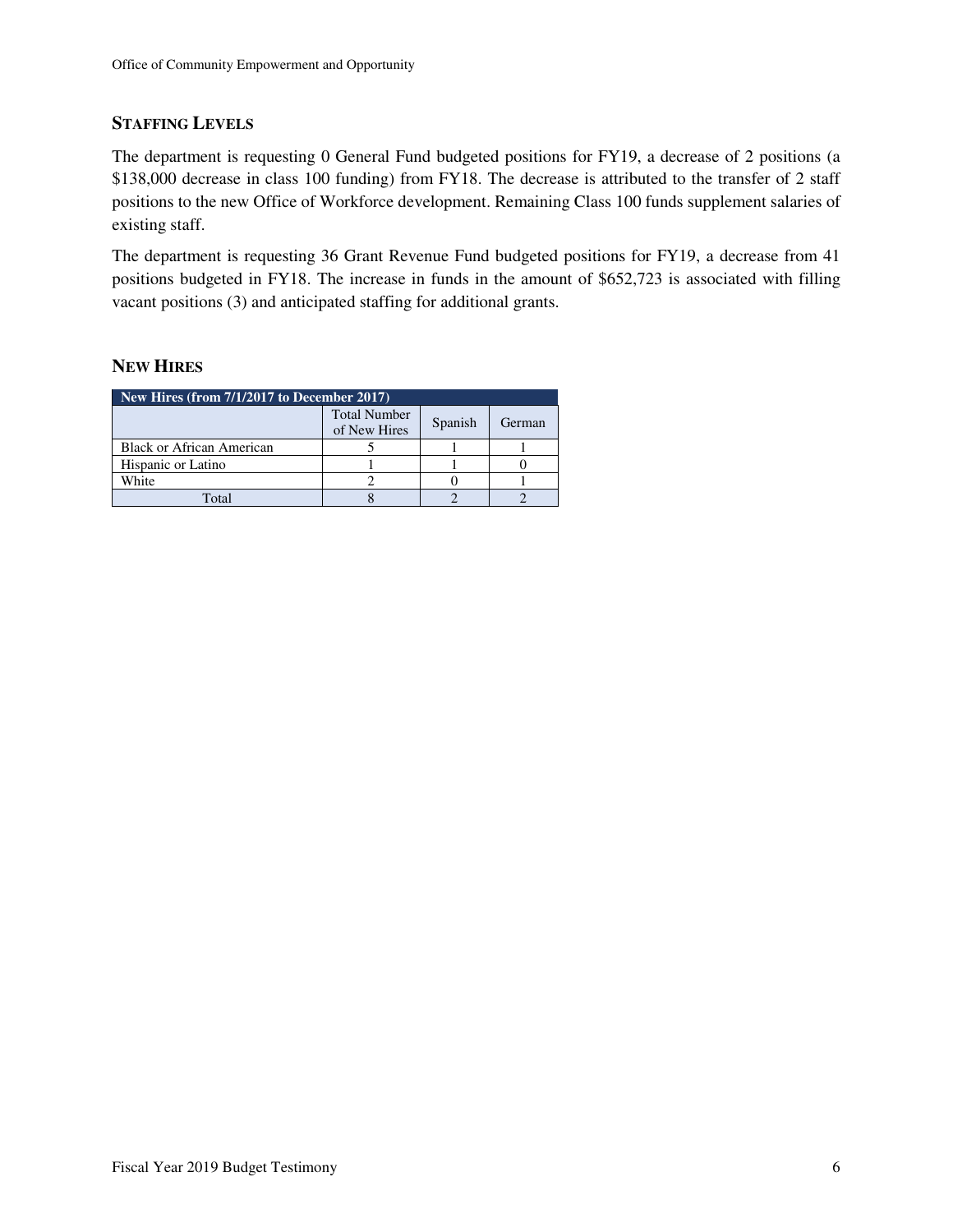### **PERFORMANCE, CHALLENGES, AND INITIATIVES**

| <b>FY19 Performance Measures</b>                                                    |             |                 |             |             |
|-------------------------------------------------------------------------------------|-------------|-----------------|-------------|-------------|
|                                                                                     | <b>FY17</b> | <b>FY18 YTD</b> | <b>FY18</b> | <b>FY19</b> |
| Measure                                                                             | Actual      | $(Q1 + Q2)$     | Target      | Target      |
| <b>Benefit Access</b>                                                               |             |                 |             |             |
| Total applications submitted <sup>1</sup>                                           | 12,534      | 5,230           | 9,000       | 9,000       |
| Total confirmed enrollments <sup>1</sup>                                            | 6,088       | 1,881           | 4,400       | 4,400       |
| <b>Economic Security</b>                                                            |             |                 |             |             |
| Number of people with credit score raised by at least 35 points <sup>1</sup>        | 126         | 22              | 40          | 40          |
| Number of people connected to asset-building vehicles <sup>2</sup>                  | 45          | 7               | 20          | 20          |
| Number of people who received free tax preparation and filing services <sup>3</sup> | 3,200       | N/A             | 3,200       | 3,200       |
| Number of people who obtained the Earned Income Tax Credit <sup>4</sup>             | 1,967       | N/A             | 1,500       | 1,500       |
| <b>Housing Security</b>                                                             |             |                 |             |             |
| OHS EARU: number of households assisted <sup>5</sup>                                | 685         | 285             | 400         | 400         |
| DPH CLPP and Healthy Homes Healthy Kids: number of households                       | 273         | 132             | 250         | 250         |
| assisted <sup>6</sup>                                                               |             |                 |             |             |

<sup>1</sup> Targets are based on contractual goals. In FY17, the provider exceeded the target outcomes.

<sup>2</sup> Goals have been reduced due to the end of grant funding for this project.

*3 This is an annual measure. Data is not available until the end of the fiscal year, as tax season starts in the second half of the year. Targets are based on contractual goals.* 

*4 This is an annual measure. Data is not available until the end of the fiscal year, as tax season starts in the second half of the year. Targets are based on contractual goals. In FY17, the provider exceeded the target outcomes.* 

*5 Targets are set based on providing a set number of clients with a budgeted amount, but often the amount given is less than the maximum and more clients can be served beyond the target.* 

*6 Targets are set based on providing a set number of clients with a budgeted amount, but often the amount given is less than the maximum and more clients can be served beyond the target. FY18 YTD only reflects numbers through October only, due to a lag in reporting.*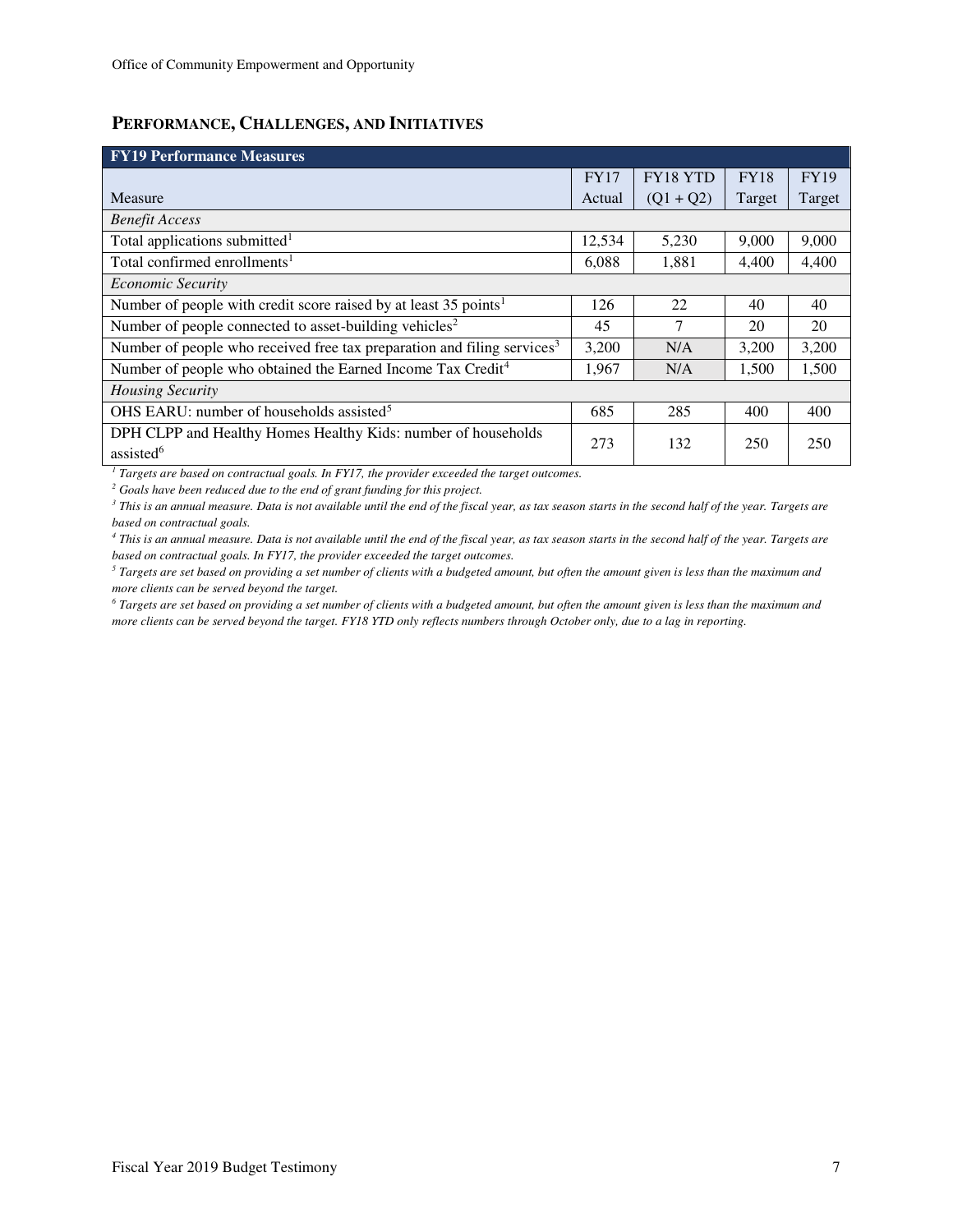#### **OTHER BUDGETARY IMPACTS**

#### **Federal and State (Where Applicable)**

President Trump's budget proposal includes the elimination of the Community Services Block Grant (CSBG), the Low Income Home Energy Assistance Program (LIHEAP), and a significant change to the way Supplemental Nutrition Assistance Program (SNAP) benefits are administered, among other impactful changes. The magnitude to which these cuts would impact Philadelphia residents is astounding. Without the federal dollars that fund these essential programs, hundreds of thousands of Philadelphians would be adversely affected. Since CEO is funded almost exclusively by CSBG dollars, full implementation of President Trump's proposal would put our agency, and other Community Action Agencies, at risk for elimination. The proposed cuts would reduce the number of households served through CSBG by close to 1,000 households annually and force the closure of service sites.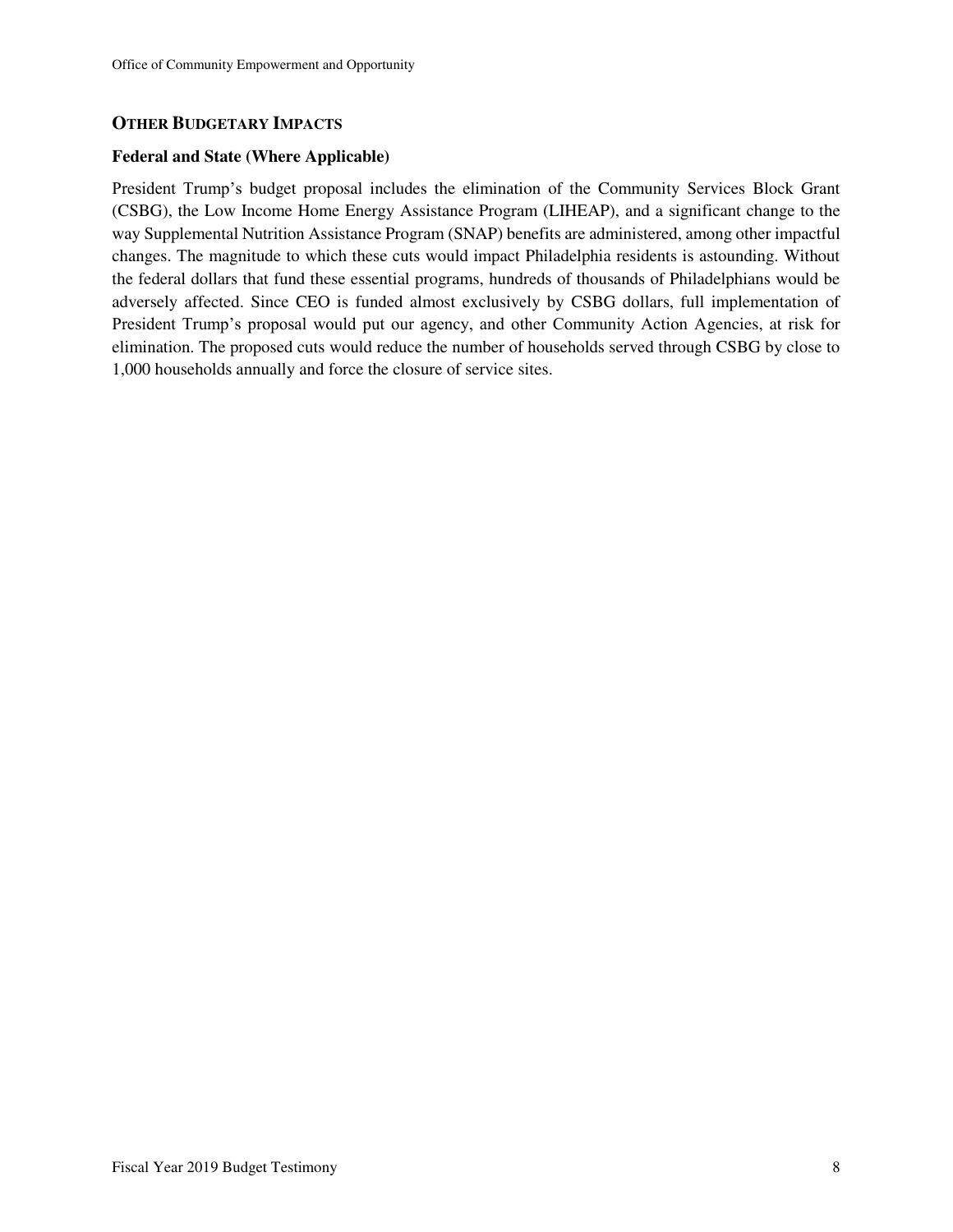## **CONTRACTING EXPERIENCE**

As of 3/13/18, CEO does not have any FY18 conformed professional services contracts with for-profit vendors over \$32,000.

| <b>Non-Profit Vendor Demographics</b> |            |          |  |  |  |  |
|---------------------------------------|------------|----------|--|--|--|--|
| <b>JEVS Human Services</b>            | Minority % | Female % |  |  |  |  |
| Workforce                             | 72.28%     | 67.61%   |  |  |  |  |
| Executive                             | 9.09%      | 45.45%   |  |  |  |  |
| Board                                 | 4.17%      | 33.33%   |  |  |  |  |
| <b>Benefits Data Trust</b>            | Minority % | Female % |  |  |  |  |
| Workforce                             | 46.36%     | 63.58%   |  |  |  |  |
| Executive                             | 33.33%     | 66.67%   |  |  |  |  |
| Board                                 | $0.00\%$   | 25.00%   |  |  |  |  |
| Public Health Management Corp.        | Minority % | Female % |  |  |  |  |
| Workforce                             | 68.03%     | 77.00%   |  |  |  |  |
| Executive                             | 50.75%     | 75.88%   |  |  |  |  |
| Board                                 | 50.00%     | 35.00%   |  |  |  |  |
| Mental Health Partnerships, Inc.      | Minority % | Female % |  |  |  |  |
| Workforce                             | 62.38%     | 66.46%   |  |  |  |  |
| Executive                             | 22.22%     | 55.56%   |  |  |  |  |
| Board                                 | 31.58%%    | 47.37%   |  |  |  |  |
| Clarifi                               | Minority % | Female % |  |  |  |  |
| Workforce                             | 43.33%     | 71.67%   |  |  |  |  |
| Executive                             | 20.00%     | 80.00%   |  |  |  |  |
| Board                                 | 5.26%      | 36.84%   |  |  |  |  |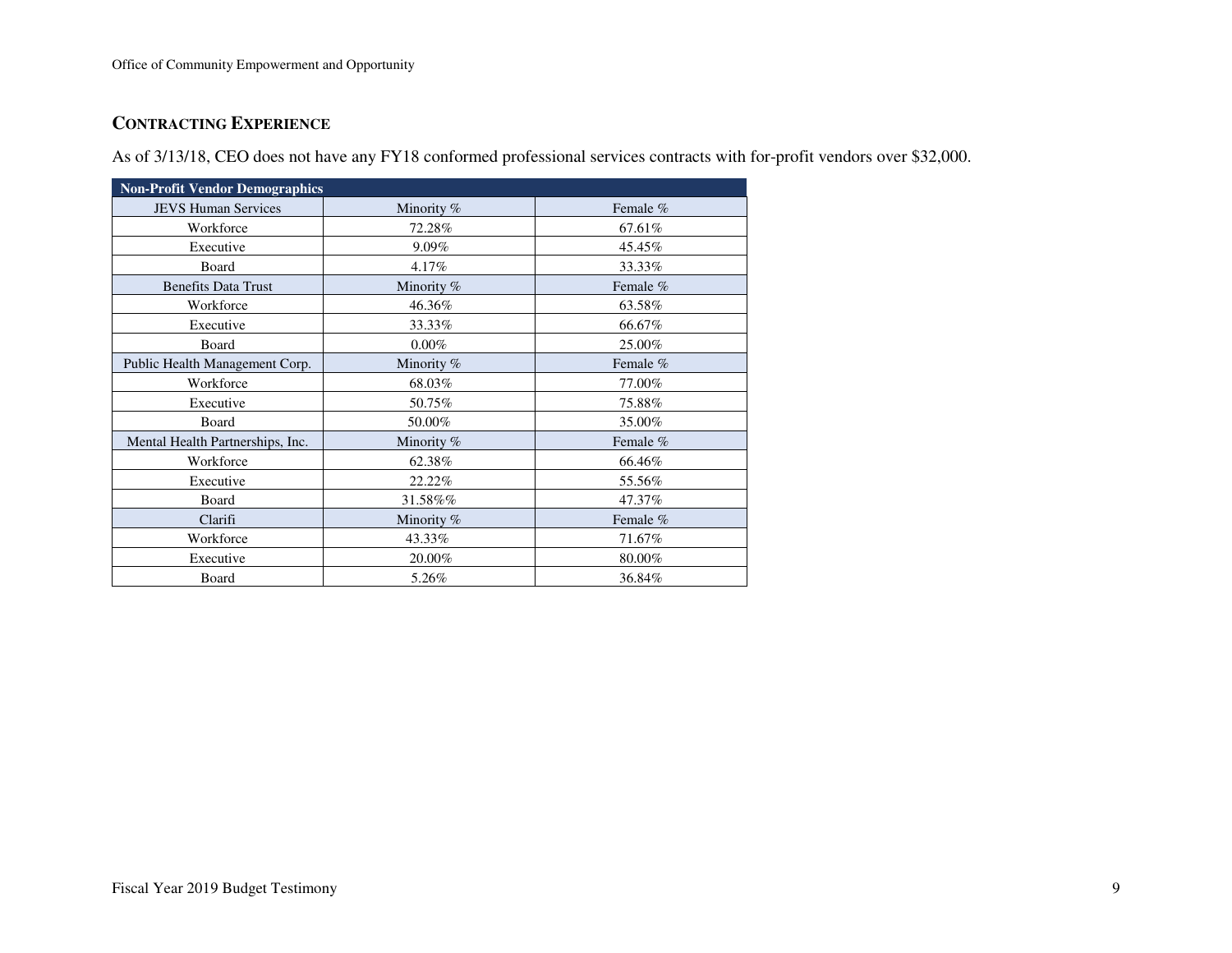# **EMPLOYEE DATA**

|                        | <b>Staff Demographics (as of December 31, 2017)</b> |                  |                      |                        |                          |
|------------------------|-----------------------------------------------------|------------------|----------------------|------------------------|--------------------------|
|                        | <b>Full-Time Staff</b>                              |                  |                      | <b>Executive Staff</b> |                          |
|                        | Male                                                | Female           |                      | Male                   | Female                   |
|                        | African-American                                    | African-American |                      | African-American       | African-American         |
| Total                  | 5                                                   | 14               | Total                |                        | $\overline{\mathcal{L}}$ |
| % of Total             | 15%                                                 | 41%              | % of Total           | 33%                    | 67%                      |
| Average Salary         | \$78,576                                            | \$64,175         | Average Salary       | \$130,000              | \$102,500                |
| Median Salary          | \$70,380                                            | \$55,000         | Median Salary        | \$130,000              | \$102,500                |
|                        | White                                               | White            |                      | White                  | White                    |
| Total                  |                                                     | 7                | Total                | $\Omega$               | $\theta$                 |
| % of Total             | 3%                                                  | 21%              | % of Total           | $0\%$                  | $0\%$                    |
| Average Salary         | \$70,000                                            | \$58,500         | Average Salary       | N/A                    | N/A                      |
| Median Salary          | \$70,000                                            | \$60,000         | <b>Median Salary</b> | N/A                    | N/A                      |
|                        | Hispanic                                            | Hispanic         |                      | Hispanic               | Hispanic                 |
| Total                  | 2                                                   | 3                | Total                | $\mathbf{0}$           | $\theta$                 |
| % of Total             | 6%                                                  | 9%               | % of Total           | $0\%$                  | $0\%$                    |
| Average Salary         | \$48,494                                            | \$44,383         | Average Salary       | N/A                    | N/A                      |
| <b>Median Salary</b>   | \$48,494                                            | \$46,575         | <b>Median Salary</b> | N/A                    | N/A                      |
|                        | Asian                                               | Asian            |                      | Asian                  | Asian                    |
| $\operatorname{Total}$ | $\overline{2}$                                      | 0                | Total                | $\Omega$               | $\Omega$                 |
| % of Total             | $\overline{6\%}$                                    | $0\%$            | % of Total           | $\overline{0\%}$       | $0\%$                    |
| Average Salary         | \$52,951                                            | N/A              | Average Salary       | N/A                    | N/A                      |
| Median Salary          | \$52,951                                            | N/A              | Median Salary        | N/A                    | N/A                      |
|                        | Other                                               | Other            |                      | Other                  | Other                    |
| Total                  | $\theta$                                            | $\theta$         | Total                | $\Omega$               | $\Omega$                 |
| % of Total             | $0\%$                                               | $0\%$            | % of Total           | $0\%$                  | $0\%$                    |
| Average Salary         | N/A                                                 | N/A              | Average Salary       | N/A                    | N/A                      |
| Median Salary          | N/A                                                 | N/A              | Median Salary        | N/A                    | N/A                      |
|                        | <b>Bilingual</b>                                    | Bilingual        |                      | Bilingual              | <b>Bilingual</b>         |
| Total                  | 4                                                   | 2                | Total                | $\mathbf{0}$           | $\mathbf{0}$             |
| % of Total             | 12%                                                 | 6%               | % of Total           | $0\%$                  | $0\%$                    |
| Average Salary         | \$50,723                                            | \$46,575         | Average Salary       | N/A                    | N/A                      |
| Median Salary          | \$49,451                                            | \$46,575         | Median Salary        | N/A                    | N/A                      |
|                        | Male                                                | Female           |                      | Male                   | Female                   |
| Total                  | 10                                                  | 24               | Total                |                        | $\overline{c}$           |
| % of Total             | 29%                                                 | $71\%$           | % of Total           | 33%                    | 67%                      |
| Average Salary         | \$66,577                                            | \$60,046         | Average Salary       | \$130,000              | \$102,500                |
| Median Salary          | \$61,250                                            | \$54,410         | Median Salary        | \$130,000              | \$102,500                |